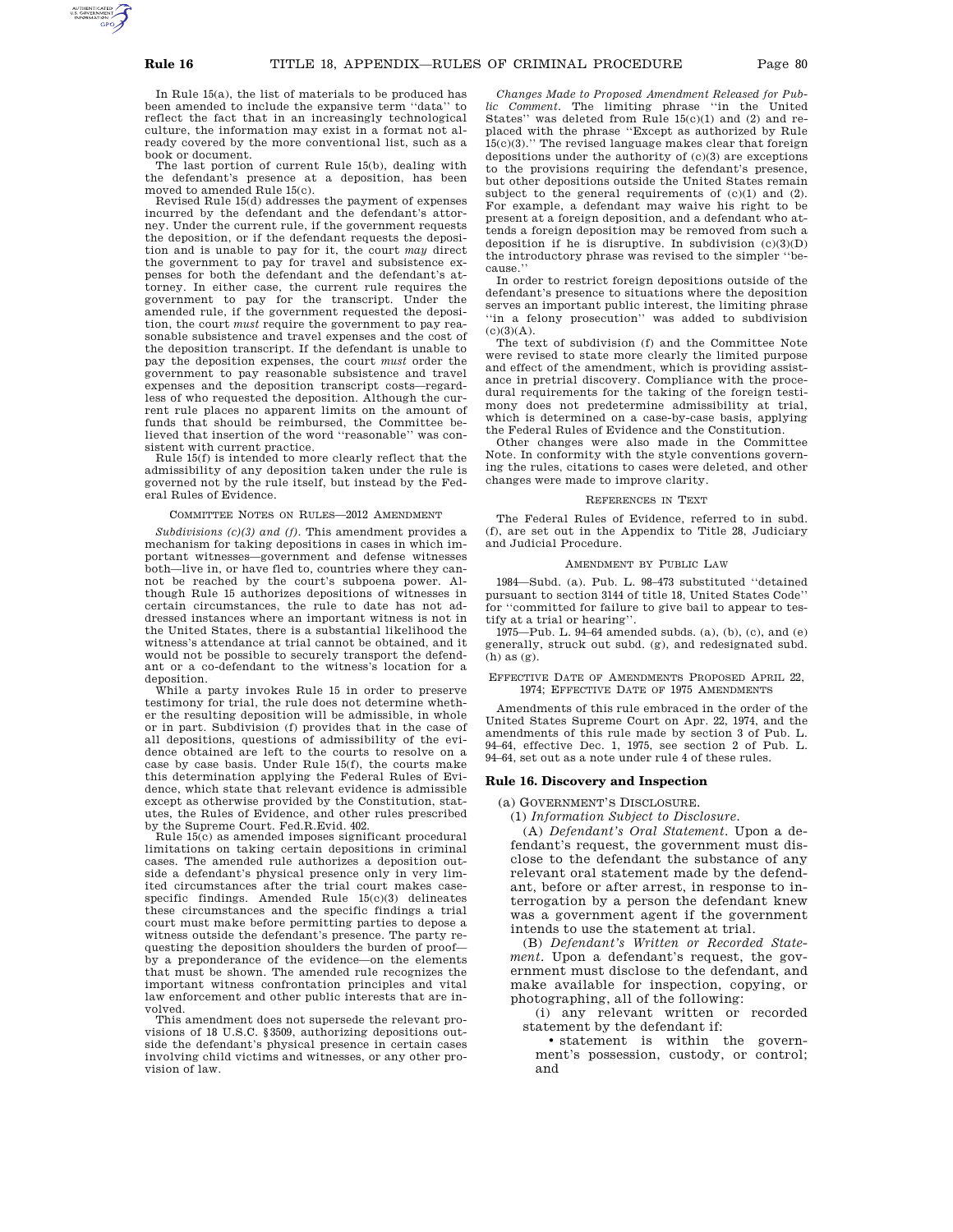• the attorney for the government knows—or through due diligence could know—that the statement exists;

(ii) the portion of any written record containing the substance of any relevant oral statement made before or after arrest if the defendant made the statement in response to interrogation by a person the defendant knew was a government agent; and

(iii) the defendant's recorded testimony before a grand jury relating to the charged offense.

(C) *Organizational Defendant*. Upon a defendant's request, if the defendant is an organization, the government must disclose to the defendant any statement described in Rule  $16(a)(1)(A)$  and  $(B)$  if the government contends that the person making the statement:

(i) was legally able to bind the defendant regarding the subject of the statement because of that person's position as the defendant's director, officer, employee, or agent; or

(ii) was personally involved in the alleged conduct constituting the offense and was legally able to bind the defendant regarding that conduct because of that person's position as the defendant's director, officer, employee, or agent.

(D) *Defendant's Prior Record*. Upon a defendant's request, the government must furnish the defendant with a copy of the defendant's prior criminal record that is within the government's possession, custody, or control if the attorney for the government knows or through due diligence could know—that the record exists.

(E) *Documents and Objects*. Upon a defendant's request, the government must permit the defendant to inspect and to copy or photograph books, papers, documents, data, photographs, tangible objects, buildings or places, or copies or portions of any of these items, if the item is within the government's possession, custody, or control and:

(i) the item is material to preparing the defense;

(ii) the government intends to use the item in its case-in-chief at trial; or

(iii) the item was obtained from or belongs to the defendant.

(F) *Reports of Examinations and Tests*. Upon a defendant's request, the government must permit a defendant to inspect and to copy or photograph the results or reports of any physical or mental examination and of any scientific test or experiment if:

(i) the item is within the government's possession, custody, or control;

(ii) the attorney for the government knows—or through due diligence could know—that the item exists; and

(iii) the item is material to preparing the defense or the government intends to use the item in its case-in-chief at trial.

(G) *Expert Witnesses*. At the defendant's request, the government must give to the defendant a written summary of any testimony that the government intends to use under Rules 702, 703, or 705 of the Federal Rules of Evidence during its case-in-chief at trial. If the government requests discovery under subdivision  $(b)(1)(C)(ii)$  and the defendant complies, the government must, at the defendant's request, give to the defendant a written summary of testimony that the government intends to use under Rules 702, 703, or 705 of the Federal Rules of Evidence as evidence at trial on the issue of the defendant's mental condition. The summary provided under this subparagraph must describe the witness's opinions, the bases and reasons for those opinions, and the witness's qualifications.

(2) *Information Not Subject to Disclosure*. Except as Rule 16(a)(1) provides otherwise, this rule does not authorize the discovery or inspection of reports, memoranda, or other internal government documents made by an attorney for the government or other government agent in connection with investigating or prosecuting the case. Nor does this rule authorize the discovery or inspection of statements made by prospective government witnesses except as provided in 18 U.S.C. §3500.

(3) *Grand Jury Transcripts*. This rule does not apply to the discovery or inspection of a grand jury's recorded proceedings, except as provided in Rules 6, 12(h), 16(a)(1), and 26.2.

(b) DEFENDANT'S DISCLOSURE.

(1) *Information Subject to Disclosure.*

(A) *Documents and Objects*. If a defendant requests disclosure under Rule  $16(a)(1)(E)$ and the government complies, then the defendant must permit the government, upon request, to inspect and to copy or photograph books, papers, documents, data, photographs, tangible objects, buildings or places, or copies or portions of any of these items if:

(i) the item is within the defendant's possession, custody, or control; and

(ii) the defendant intends to use the item in the defendant's case-in-chief at trial.

(B) *Reports of Examinations and Tests*. If a defendant requests disclosure under Rule  $16(a)(1)(F)$  and the government complies, the defendant must permit the government, upon request, to inspect and to copy or photograph the results or reports of any physical or mental examination and of any scientific test or experiment if:

(i) the item is within the defendant's possession, custody, or control; and

(ii) the defendant intends to use the item in the defendant's case-in-chief at trial, or intends to call the witness who prepared the report and the report relates to the witness's testimony.

(C) *Expert Witnesses*. The defendant must, at the government's request, give to the government a written summary of any testimony that the defendant intends to use under Rules 702, 703, or 705 of the Federal Rules of Evidence as evidence at trial, if—

(i) the defendant requests disclosure under subdivision  $(a)(1)(G)$  and the government complies; or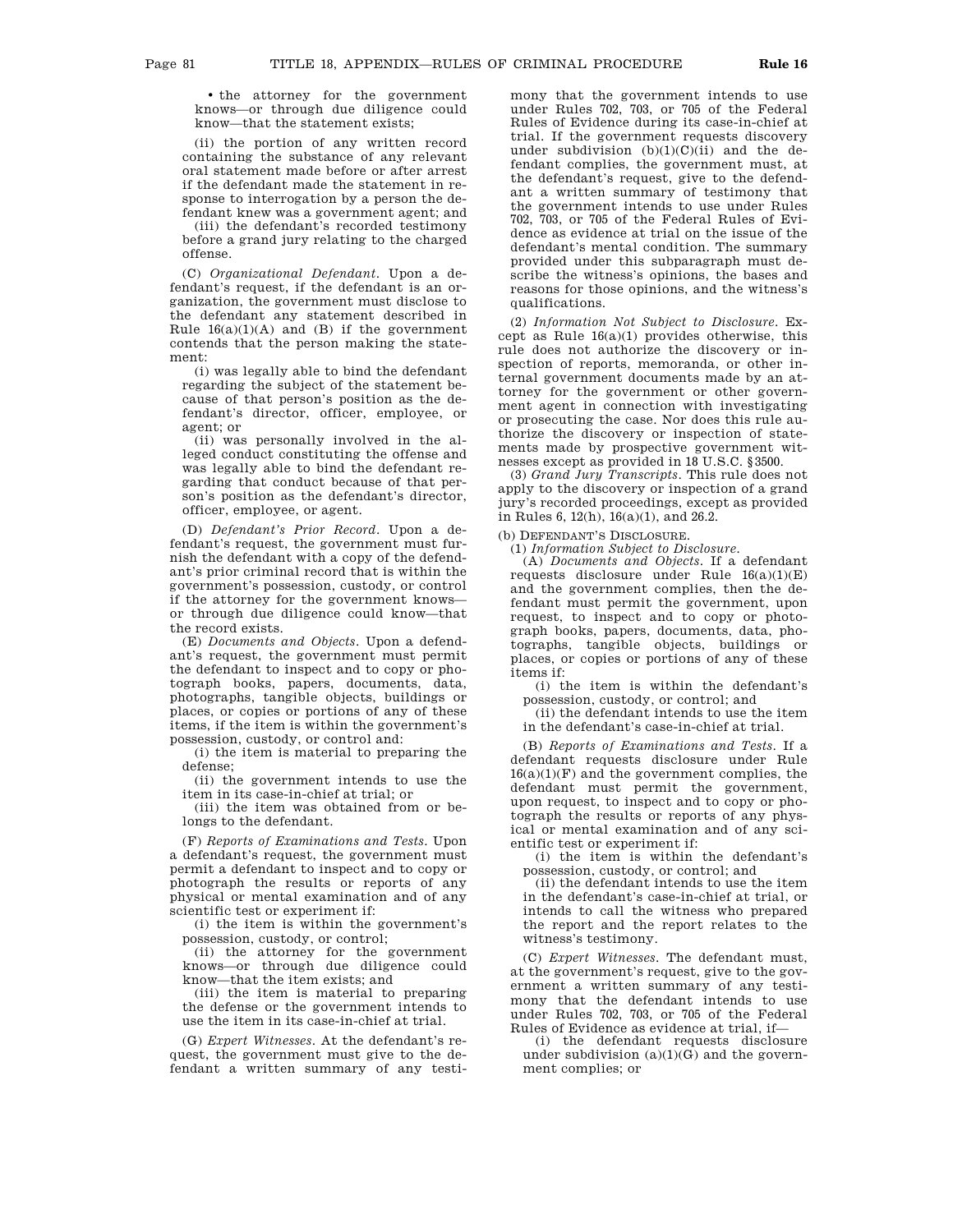(ii) the defendant has given notice under Rule 12.2(b) of an intent to present expert testimony on the defendant's mental condition.

This summary must describe the witness's opinions, the bases and reasons for those opinions, and the witness's qualifications[.]

(2) *Information Not Subject to Disclosure*. Except for scientific or medical reports, Rule 16(b)(1) does not authorize discovery or inspection of:

(A) reports, memoranda, or other documents made by the defendant, or the defendant's attorney or agent, during the case's investigation or defense; or

(B) a statement made to the defendant, or the defendant's attorney or agent, by:

(i) the defendant;

(ii) a government or defense witness; or (iii) a prospective government or defense witness.

(c) CONTINUING DUTY TO DISCLOSE. A party who discovers additional evidence or material before or during trial must promptly disclose its existence to the other party or the court if:

(1) the evidence or material is subject to discovery or inspection under this rule; and

(2) the other party previously requested, or the court ordered, its production.

(d) REGULATING DISCOVERY.

(1) *Protective and Modifying Orders*. At any time the court may, for good cause, deny, restrict, or defer discovery or inspection, or grant other appropriate relief. The court may permit a party to show good cause by a written statement that the court will inspect ex parte. If relief is granted, the court must preserve the entire text of the party's statement under seal.

(2) *Failure to Comply*. If a party fails to comply with this rule, the court may:

(A) order that party to permit the discovery or inspection; specify its time, place, and manner; and prescribe other just terms and conditions;

(B) grant a continuance;

(C) prohibit that party from introducing the undisclosed evidence; or

(D) enter any other order that is just under the circumstances.

(As amended Feb. 28, 1966, eff. July 1, 1966; Apr. 22, 1974, eff. Dec. 1, 1975; Pub. L. 94–64, §3(20)–(28), July 31, 1975, 89 Stat. 374, 375; Pub. L. 94–149, §5, Dec. 12, 1975, 89 Stat. 806; Apr. 28, 1983, eff. Aug. 1, 1983; Mar. 9, 1987, eff. Aug. 1, 1987; Apr. 30, 1991, eff. Dec. 1, 1991; Apr. 22, 1993, eff. Dec. 1, 1993; Apr. 29, 1994, eff. Dec. 1, 1994; Apr. 11, 1997, eff. Dec. 1, 1997; Apr. 29, 2002, eff. Dec. 1, 2002; Pub. L. 107–273, div. C, title I, §11019(b), Nov. 2, 2002, 117 Stat. 1825.)

NOTES OF ADVISORY COMMITTEE ON RULES—1944

Whether under existing law discovery may be permitted in criminal cases is doubtful, *United States v. Rosenfeld*, 57 F.2d 74 (C.C.A. 2d)—cert. den., 286 U.S. 556. The courts have, however, made orders granting to the defendant an opportunity to inspect impounded documents belonging to him, *United States v. B. Goedde and Co*., 40 F.Supp. 523, 534 (E.D.Ill.). The rule is a restatement of this procedure. In addition, it permits the procedure to be invoked in cases of objects and documents obtained from others by seizure or by process, on the theory that such evidential matter would probably have been accessible to the defendant if it had not previously been seized by the prosecution. The entire matter is left within the discretion of the court.

#### NOTES OF ADVISORY COMMITTEE ON RULES—1966 AMENDMENT

The extent to which pretrial discovery should be permitted in criminal cases is a complex and controversial issue. The problems have been explored in detail in recent legal literature, most of which has been in favor of increasing the range of permissible discovery. See, e.g. Brennan, The Criminal Prosecution: Sporting Event or Quest for Truth, 1963 Wash.U.L.Q. 279; Everett, Discovery in Criminal Cases—In Search of a Standard, 1964 Duke L.J. 477; Fletcher, Pretrial Discovery in State Criminal Cases, 12 Stan.L.Rev. 293 (1960); Goldstein, The State and the Accused: Balance of Advantage in Criminal Procedure, 69 Yale L.J. 1149, 1172–1198 (1960); Krantz, Pretrial Discovery in Criminal Cases: A Necessity for Fair and Impartial Justice, 42 Neb.L.Rev. 127 (1962); Louisell, Criminal Discovery: Dilemma Real or Apparent, 49 Calif.L.Rev. 56 (1961); Louisell, The Theory of Criminal Discovery and the Practice of Criminal Law, 14 Vand.L.Rev. 921 (1961); Moran, Federal Criminal Rules Changes: Aid or Illusion for the Indigent Defendant? 51 A.B.A.J. 64 (1965); Symposium, Discovery in Federal Criminal Cases, 33 F.R.D. 47–128 (1963); Traynor, Ground Lost and Found in Criminal Discovery, 39<br>N Y U L Rev 228 (1964): Developments in the Law—Dis-N.Y.U.L.Rev. 228 (1964); Developments in the Lawcovery, 74 Harv.L.Rev. 940, 1051–1063. Full judicial exploration of the conflicting policy considerations will be found in *State v. Tune*, 13 N.J. 203, 98 A.2d 881 (1953) and *State v. Johnson*, 28 N.J. 133, 145 A.2d 313 (1958); cf. *State v. Murphy*, 36 N.J. 172, 175 A.2d 622 (1961); *State v. Moffa*, 36 N.J. 219, 176 A.2d 1 (1961). The rule has been revised to expand the scope of pretrial discovery. At the same time provisions are made to guard against possible abuses.

Subdivision (a).—The court is authorized to order the attorney for the government to permit the defendant to inspect and copy or photograph three different types of material:

(1) Relevant written or recorded statements or confessions made by the defendant, or copies thereof. The defendant is not required to designate because he may not always be aware that his statements or confessions are being recorded. The government's obligation is limited to production of such statements as are within the possession, custody or control of the government, the existence of which is known, or by the exercise of due diligence may become known, to the attorney for the government. Discovery of statements and confessions is in line with what the Supreme Court has described as the ''better practice'' (*Cicenia v. LaGay*, 357 U.S. 504, 511 (1958)), and with the law in a number of states. See e.g., Del. Rules Crim. Proc., Rule 16; Ill.Stat. Ch. 38, §729; Md. Rules Proc., Rule 728; *State v. McGee*, 91 Ariz. 101, 370 P.2d 261 (1962); *Cash v. Superior Court*, 53 Cal.2d 72, 346 P.2d 407 (1959); *State v. Bickham*, 239 La. 1094, 121 So.2d 207, cert. den. 364 U.S. 874 (1960); *People v. Johnson*, 356 Mich. 619, 97 N.W.2d 739 (1959); *State v. Johnson*, supra; *People v. Stokes*, 24 Miss.2d 755, 204 N.Y.Supp.2d 827 (Ct.Gen.Sess. 1960). The amendment also makes it clear that discovery extends to recorded as well as written statements. For state cases upholding the discovery of recordings, see, e.g., *People v. Cartier*, 51 Cal.2d 590, 335 P.2d 114 (1959); *State v. Minor*, 177 A.2d 215 (Del.Super.Ct. 1962).

(2) Relevant results or reports of physical or mental examinations, and of scientific tests or experiments (including fingerprint and handwriting comparisons) made in connection with the particular case, or copies thereof. Again the defendant is not required to designate but the government's obligation is limited to production of items within the possession, custody or control of the government, the existence of which is known, or by the exercise of due diligence may become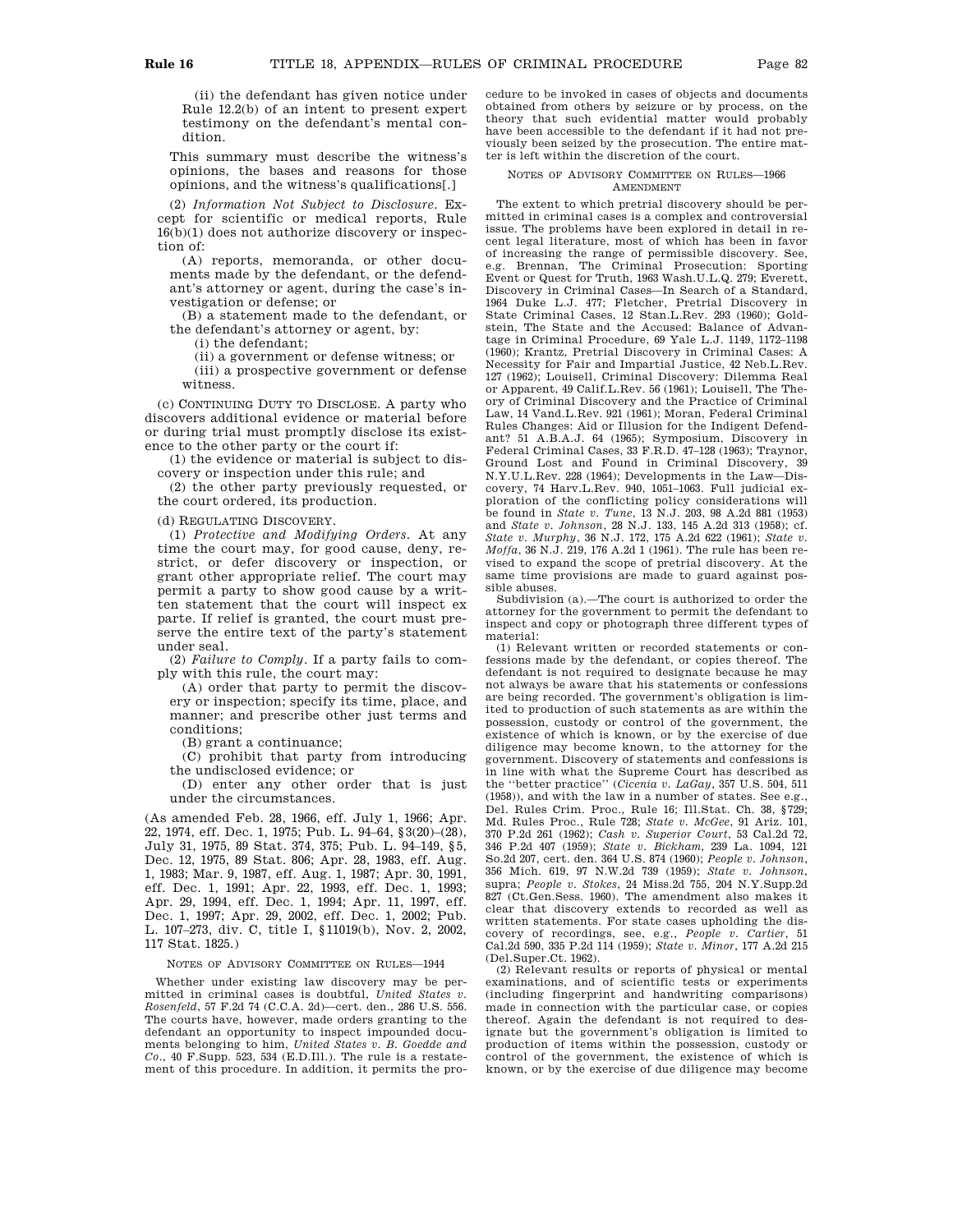known, to the attorney for the government. With respect to results or reports of scientific tests or experiments the range of materials which must be produced by the government is further limited to those made in connection with the particular case. Cf. Fla.Stats. §909.18; *State v. Superior Court*, 90 Ariz. 133, 367 P.2d 6 (1961); *People v. Cooper*, 53 Cal.2d 755, 770, 3 Cal.Rptr. 148, 157, 349 P.2d 1964, 973 (1960); *People v. Stokes*, supra, at 762, 204 N.Y.Supp.2d at 835.

(3) Relevant recorded testimony of a defendant before a grand jury. The policy which favors pretrial disclosure to a defendant of his statements to government agents also supports, pretrial disclosure of his testimony before a grand jury. Courts, however, have tended to require a showing of special circumstances before ordering such disclosure. See, e.g., *United States v. Johnson*, 215 F.Supp. 300 (D.Md. 1963). Disclosure is required only where the statement has been recorded and hence can be transcribed.

Subdivision (b).—This subdivision authorizes the court to order the attorney for the government to permit the defendant to inspect the copy or photograph all other books, papers, documents, tangible objects, buildings or places, or copies or portions thereof, which are within the possession, custody or control of the government. Because of the necessarily broad and general terms in which the items to be discovered are described, several limitations are imposed:

(1) While specific designation is not required of the defendant, the burden is placed on him to make a showing of materiality to the preparation of his defense and that his request is reasonable. The requirement of reasonableness will permit the court to define and limit the scope of the government's obligation to search its files while meeting the legitimate needs of the defendant. The court is also authorized to limit discovery to portions of items sought.

(2) Reports, memoranda, and other internal government documents made by government agents in connection with the investigation or prosecution of the case are exempt from discovery. Cf. *Palermo v. United States*, 360 U.S. 343 (1959); *Ogden v. United States*, 303 F.2d 724 (9th Cir. 1962).

(3) Except as provided for reports of examinations and tests in subdivision (a)(2), statements made by government witnesses or prospective government witnesses to agents of the government are also exempt from discovery except as provided by 18 U.S.C. §3500.

Subdivision (c).—This subdivision permits the court to condition a discovery order under subdivision (a)(2) and subdivision (b) by requiring the defendant to permit the government to discover similar items which the defendant intends to produce at the trial and which are within his possession, custody or control under restrictions similar to those placed in subdivision (b) upon discovery by the defendant. While the government normally has resources adequate to secure the information necessary for trial, there are some situations in which mutual disclosure would appear necessary to prevent the defendant from obtaining an unfair advantage. For example, in cases where both prosecution and defense have employed experts to make psychiatric examinations, it seems as important for the government to study the opinions of the experts to be called by the defendant in order to prepare for trial as it does for the defendant to study those of the government's witnesses. Or in cases (such as antitrust cases) in which the defendant is well represented and well financed, mutual disclosure so far as consistent with the privilege against self-incrimination would seem as appropriate as in civil cases. State cases have indicated that a requirement that the defendant disclose in advance of trial materials which he intends to use on his own behalf at the trial is not a violation of the privilege against self-incrimination. See *Jones v. Superior Court*, 58 Cal.2d 56, 22 Cal.Rptr. 879, 372 P.2d 919 (1962); *People v. Lopez*, 60 Cal.2d 223, 32 Cal.Rptr. 424, 384 P.2d 16 (1963); Traynor, Ground Lost and Found in Criminal Discovery. 39 N.Y.U.L.Rev. 228, 246 (1964); Comment, The Self-Incrimination Privilege: Barrier to Criminal Discovery, 51 Calif.L.Rev. 135 (1963); Note, 76 Harv.L.Rev. 828 (1963).

Subdivision (d).—This subdivision is substantially the same as the last sentence of the existing rule.

Subdivision (e).—This subdivision gives the court authority to deny, restrict or defer discovery upon a sufficient showing. Control of the abuses of discovery is necessary if it is to be expanded in the fashion proposed in subdivisions (a) and (b). Among the considerations to be taken into account by the court will be the safety of witnesses and others, a particular danger of perjury or witness intimidation, the protection of information vital to the national security, and the protection of business enterprises from economic reprisals.

For an example of a use of a protective order in state practice, see *People v. Lopez*, 60 Cal.2d 223, 32 Cal.Rptr. 424, 384 P.2d 16 (1963). See also Brennan, Remarks on Discovery, 33 F.R.D. 56, 65 (1963); Traynor, Ground Lost and Found in Criminal Discovery, 39 N.Y.U.L.Rev. 228, 244, 250.

In some cases it would defeat the purpose of the protective order if the government were required to make its showing in open court. The problem arises in its most extreme form where matters of national security are involved. Hence a procedure is set out where upon motion by the government the court may permit the government to make its showing, in whole or in part, in a written statement to be inspected by the court in camera. If the court grants relief based on such showing, the government's statement is to be sealed and preserved in the records of the court to be made available to the appellate court in the event of an appeal by the defendant, Cf. 18 U.S.C. §3500.

Subdivision (f).—This subdivision is designed to encourage promptness in making discovery motions and to give the court sufficient control to prevent unnecessary delay and court time consequent upon a multiplication of discovery motions. Normally one motion should encompass all relief sought and a subsequent motion permitted only upon a showing of cause. Where pretrial hearings are used pursuant to Rule 17.1, discovery issues may be resolved at such hearings.

Subdivision (g).—The first sentence establishes a continuing obligation on a party subject to a discovery order with respect to material discovered after initial compliance. The duty provided is to notify the other party, his attorney or the court of the existence of the material. A motion can then be made by the other party for additional discovery and, where the existence of the material is disclosed shortly before or during the trial, for any necessary continuance.

The second sentence gives wide discretion to the court in dealing with the failure of either party to comply with a discovery order. Such discretion will permit the court to consider the reasons why disclosure was not made, the extent of the prejudice, if any, to the opposing party, the feasibility of rectifying that prejudice by a continuance, and any other relevant circumstances.

#### NOTES OF ADVISORY COMMITTEE ON RULES—1974 AMENDMENT

Rule 16 is revised to give greater discovery to both the prosecution and the defense. Subdivision (a) deals with disclosure of evidence by the government. Subdivision (b) deals with disclosure of evidence by the defendant. The majority of the Advisory Committee is of the view that the two—prosecution and defense discovery—are related and that the giving of a broader right of discovery to the defense is dependent upon giving also a broader right of discovery to the prosecution.

The draft provides for a right of prosecution discovery independent of any prior request for discovery by the defendant. The Advisory Committee is of the view that this is the most desirable approach to prosecution discovery. See American Bar Association, Standards Relating to Discovery and Procedure Before Trial, pp. 7, 43–46 (Approved Draft, 1970).

The language of the rule is recast from ''the court may order'' or ''the court shall order'' to ''the government shall permit'' or ''the defendant shall permit.'' This is to make clear that discovery should be accom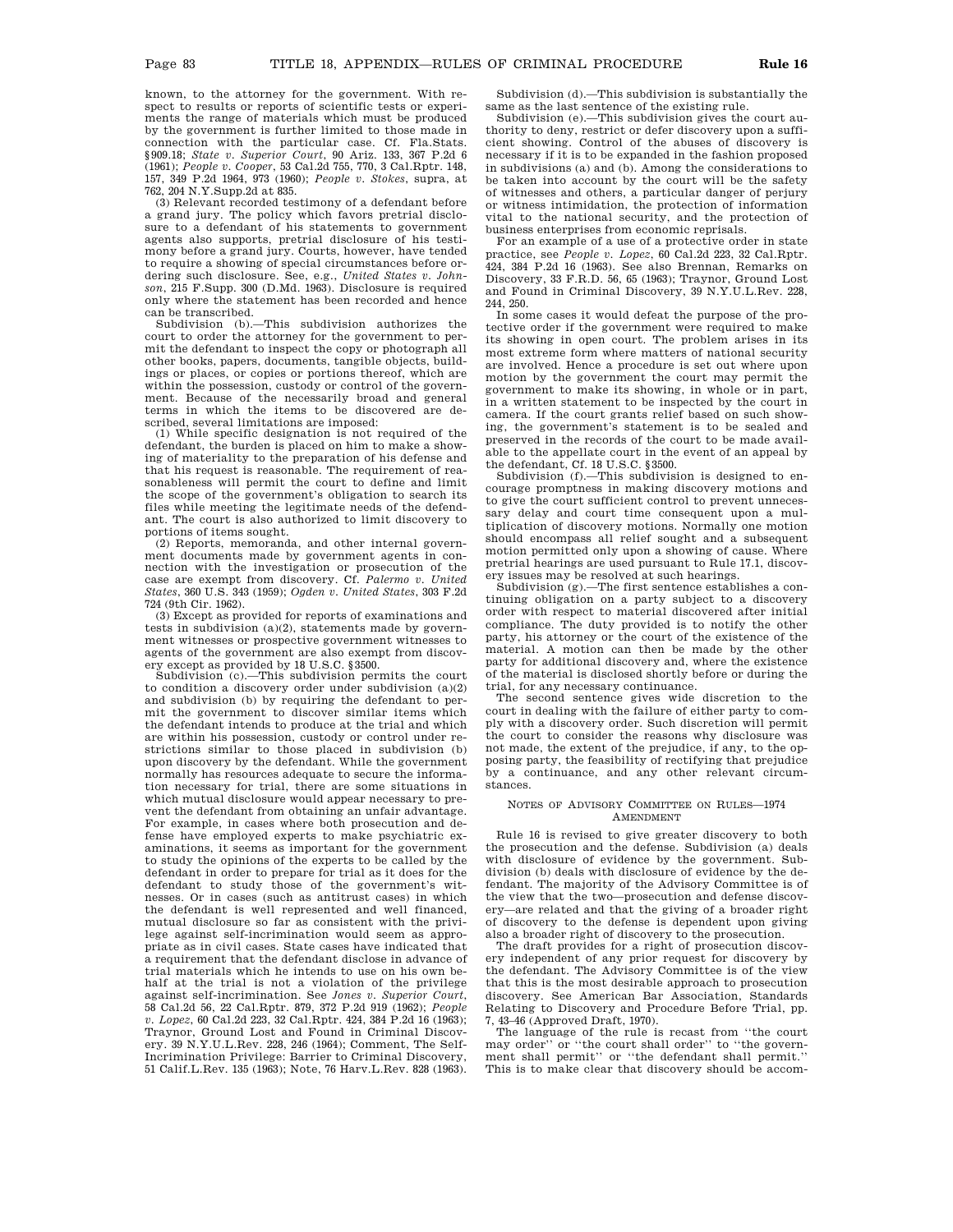plished by the parties themselves, without the necessity of a court order unless there is dispute as to whether the matter is discoverable or a request for a protective order under subdivision (d)(1). The court, however, has the inherent right to enter an order under this rule.

The rule is intended to prescribe the minimum amount of discovery to which the parties are entitled. It is not intended to limit the judge's discretion to order broader discovery in appropriate cases. For example, subdivision (a)(3) is not intended to deny a judge's discretion to order disclosure of grand jury minutes where circumstances make it appropriate to do so.

Subdivision  $(a)(1)(A)$  amends the old rule to provide, upon request of the defendant, the government shall permit discovery if the conditions specified in subdivision (a)(1)(A) exist. Some courts have construed the current language as giving the court discretion as to whether to grant discovery of defendant's statements. See *United States v. Kaminsky*, 275 F.Supp. 365 (S.D.N.Y. 1967), denying discovery because the defendant did not demonstrate that his request for discovery was warranted; *United States v. Diliberto*, 264 F.Supp. 181 (S.D.N.Y. 1967), holding that there must be a showing of actual need before discovery would be granted; *United States v. Louis Carreau*, Inc., 42 F.R.D. 408 (S.D.N.Y. 1967), holding that in the absence of a showing of good cause the government cannot be required to disclose defendant's prior statements in advance of trial. In *United States v. Louis Carreau*, Inc., at p. 412, the court stated that if rule 16 meant that production of the statements was mandatory, the word ''shall'' would have been used instead of ''may.'' See also *United States v. Wallace*, 272 F.Supp. 838 (S.D.N.Y. 1967); *United States v. Wood*, 270 F.Supp. 963 (S.D.N.Y. 1967); *United States v. Leighton*, 265 F.Supp. 27 (S.D.N.Y. 1967); *United States v. Longarzo*, 43 F.R.D. 395 (S.D.N.Y. 1967); *Loux v. United States*, 389 F.2d 911 (9th Cir. 1968); and the discussion of discovery in Discovery in Criminal Cases, 44 F.R.D. 481 (1968). Other courts have held that even though the current rules make discovery discretionary, the defendant need not show cause when he seeks to discover his own statements. See *United States v. Aadal*, 280 F.Supp. 859 (S.D.N.Y. 1967); *United States v. Federmann*, 41 F.R.D. 339 (S.D.N.Y. 1967); and *United States v. Projansky*, 44 F.R.D. 550 (S.D.N.Y. 1968).

The amendment making disclosure mandatory under the circumstances prescribed in subdivision  $(a)(1)(A)$  resolves such ambiguity as may currently exist, in the direction of more liberal discovery. See C. Wright, Federal Practice and Procedure: Criminal §253 (1969, Supp. 1971), Rezneck, The New Federal Rules of Criminal Procedure, 54 Geo.L.J. 1276 (1966); Fla.Stat.Ann. §925.05 (Supp. 1971–1972); N.J.Crim.Prac.Rule 35–11(a) (1967). This is done in the view that broad discovery contributes to the fair and efficient administration of criminal justice by providing the defendant with enough information to make an informed decision as to plea; by minimizing the undesirable effect of surprise at the trial; and by otherwise contributing to an accurate determination of the issue of guilt or innocence. This is the ground upon which the American Bar Association Standards Relating to Discovery and Procedure Before Trial (Approved Draft, 1970) has unanimously recommended broader discovery. The United States Supreme Court has said that the pretrial disclosure of a defendant's statements ''may be the 'better practice.''' *Cicenia v. La Gay*, 357 U.S. 504, 511, 78 S.Ct. 1297, 2 L.Ed.2d 1523 (1958). See also *Leland v. Oregon*, 343 U.S. 790, 72 S.Ct. 1002, 96 L.Ed. 1302 (1952); *State v. Johnson*, 28 N.J. 133, 145 A.2d 313 (1958).

The requirement that the statement be disclosed prior to trial, rather than waiting until the trial, also contributes to efficiency of administration. It is during the pretrial stage that the defendant usually decides whether to plead guilty. See *United States v. Projansky*, supra. The pretrial stage is also the time during which many objections to the admissibility of types of evidence ought to be made. Pretrial disclosure ought, therefore, to contribute both to an informed guilty plea

practice and to a pretrial resolution of admissibility questions. See ABA, Standards Relating to Discovery and Procedure Before Trial §1.2 and Commentary pp. 40–43 (Approved Draft, 1970).

The American Bar Association Standards mandate the prosecutor to make the required disclosure even though not requested to do so by the defendant. The proposed draft requires the defendant to request discovery, although obviously the attorney for the government may disclose without waiting for a request, and there are situations in which due process will require the prosecution, on its own, to disclose evidence ''helpful'' to the defense. *Brady v. Maryland*, 373 U.S. 83, 83 S.Ct. 1194, 10 L.Ed.2d 215 (1963); *Giles v. Maryland*, 386 U.S. 66, 87 S.Ct. 793, 17 L.Ed.2d 737 (1967).

The requirement in subdivision  $(a)(1)(A)$  is that the government produce ''statements'' without further discussion of what ''statement'' includes. There has been some recent controversy over what ''statements'' are subject to discovery under the current rule. See Discovery in Criminal Cases, 44 F.R.D. 481 (1968); C. Wright, Federal Practice and Procedure: Criminal §253, pp. 505–506 (1969, Supp. 1971). The kinds of ''statements'' which have been held to be within the rule include ''substantially verbatim and contemporaneous'' statements, *United States v. Elife*, 43 F.R.D. 23 (S.D.N.Y. 1967); statements which reproduce the defendant's ''exact words,'' *United States v. Armantrout*, 278 F.Supp. 517 (S.D.N.Y. 1968); a memorandum which was not verbatim but included the substance of the defendant's testimony, *United States v. Scharf*, 267 F.Supp. 19 (S.D.N.Y. 1967); Summaries of the defendant's statements, *United States v. Morrison*, 43 F.R.D. 516 (N.D.Ill. 1967); and statements discovered by means of electronic surveillance, *United States v. Black*, 282 F.Supp. 35 (D.D.C. 1968). The court in *United States v. Iovinelli*, 276 F.Supp. 629, 631 (N.D.Ill. 1967), declared that ''statements'' as used in old rule 16 is not restricted to the ''substantially verbatim recital of an oral statement'' or to statements

which are a ''recital of past occurrences.'' The Jencks Act, 18 U.S.C. §3500, defines ''statements'' of government witnesses discoverable for purposes of cross-examination as: (1) a ''written statement'' signed or otherwise approved by a witness, (2) ''a stenographic, mechanical, electrical, or other recording, or a transcription thereof, which is a substantially verbatim recital of an oral statement made by said witness to an agent of the government and recorded contemporaneously with the making of such oral statement.'' 18 U.S.C. §3500(e). The language of the Jencks Act has most often led to a restrictive definition of ''statements,'' confining ''statements'' to the defendant's ''own words.'' See *Hanks v. United States*, 388 F.2d 171 (10th Cir. 1968), and *Augenblick v. United States*, 377 F.2d 586, 180 Ct.Cl. 131 (1967).

The American Bar Association's Standards Relating to Discovery and Procedure Before Trial (Approved Draft, 1970) do not attempt to define "statements" cause of a disagreement among members of the committee as to what the definition should be. The majority rejected the restrictive definition of ''statements'' contained in the Jencks Act, 18 U.S.C. §3500(e), in the view that the defendant ought to be able to see his statement in whatever form it may have been preserved in fairness to the defendant and to discourage the practice, where it exists, of destroying original notes, after transforming them into secondary transcriptions, in order to avoid cross-examination based upon the original notes. See *Campbell v. United States*, 373 U.S. 487, 83 S.Ct. 1356, 10 L.Ed.2d 501 (1963). The minority favored a restrictive definition of ''statements'' in the view that the use of other than ''verbatim'' statements would subject witnesses to unfair cross-examination. See American Bar Association's Standards Relating to Discovery and Procedure Before Trial pp. 61–64 (Approved Draft, 1970). The draft of subdivision  $(a)(1)(A)$  leaves the matter of the meaning of the term unresolved and thus left for development on a case-by-case basis.

Subdivision  $(a)(1)(A)$  also provides for mandatory disclosure of a summary of any oral statement made by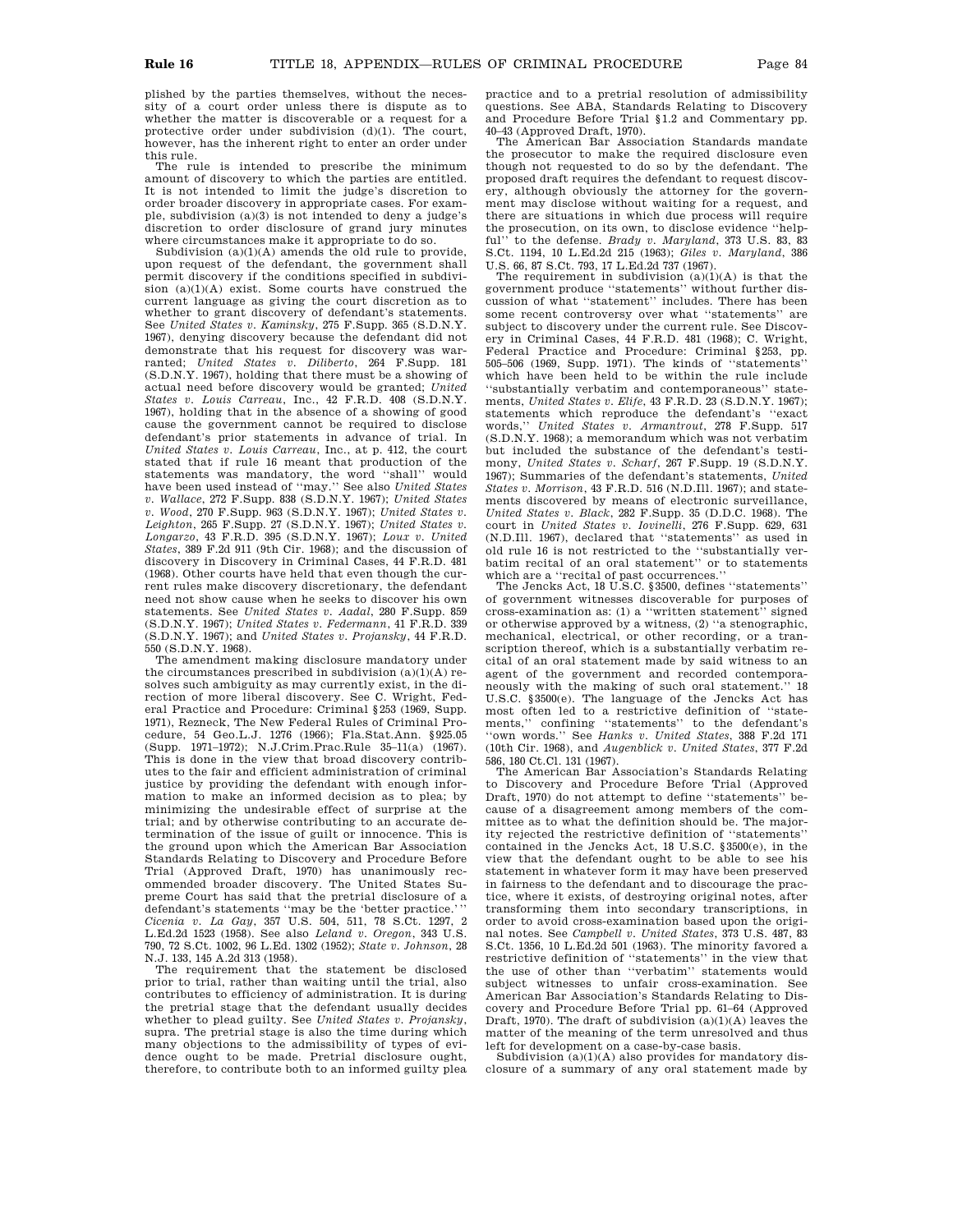defendant to a government agent which the attorney for the government intends to use in evidence. The reasons for permitting the defendant to discover his own statements seem obviously to apply to the substance of any oral statement which the government intends to use in evidence at the trial. See American Bar Association Standards Relating to Discovery and Procedure Before Trial §2.1(a)(ii) (Approved Draft, 1970). Certainly disclosure will facilitate the raising of objections to admissibility prior to trial. There have been several conflicting decisions under the current rules as to whether the government must disclose the substance of oral statements of the defendant which it has in its possession. Cf. *United States v. Baker*, 262 F.Supp. 657 (D.C.D.C. 1966); *United States v. Curry*, 278 F.Supp. 508 (N.D.Ill. 1967); *United States v. Morrison*, 43 F.R.D. 516 (ND.Ill. 1967); *United States v. Reid*, 43 F.R.D. 520 (ND.Ill. 1967); *United States v. Armantrout*, 278 F.Supp. 517 (S.D.N.Y. 1968); and *United States v. Elife*, 43 F.R.D. 23 (S.D.N.Y. 1967). There is, however, considerable support for the policy of disclosing the substance of the defendant's oral statement. Many courts have indicated that this is a ''better practice'' than denying such disclosure. E.g., *United States v. Curry*, supra; *Loux v. United States*, 389 F.2d 911 (9th Cir. 1968); and *United States v. Baker*, supra.

Subdivision  $(a)(1)(A)$  also provides for mandatory disclosure of any ''recorded testimony'' which defendant gives before a grand jury if the testimony ''relates to the offense charged.'' The present rule is discretionary and is applicable only to those of defendant's statements which are ''relevant.''

The traditional rationale behind grand jury secrecy protection of witnesses—does not apply when the accused seeks discovery of his own testimony. Cf. *Dennis v. United States*, 384 U.S. 855, 86 S.Ct. 1840, 16 L.Ed.2d 973 (1966); and *Allen v. United States*, 129 U.S.App.D.C. 61, 390 F.2d 476 (1968). In interpreting the rule many judges have granted defendant discovery without a showing of need or relevance. *United States v. Gleason*, 259 F.Supp. 282 (S.D.N.Y. 1966); *United States v. Longarzo*, 43 F.R.D. 395 (S.D.N.Y. 1967); and *United States v. United Concrete Pipe Corp*., 41 F.R.D. 538 (N.D.Tex. 1966). Making disclosure mandatory without a showing of relevance conforms to the recommendation of the American Bar Association Standards Relating to Discovery and Procedure Before Trial  $\S2.1(a)(iii)$  and Commentary pp.  $64-66$ (Approved Draft, 1970). Also see Note, Discovery by a Criminal Defendant of His Own Grand-Jury Testimony, 68 Columbia L.Rev. 311 (1968).

In a situation involving a corporate defendant, statements made by present and former officers and employees relating to their employment have been held discoverable as statements of the defendant. *United States v. Hughes*, 413 F.2d 1244 (5th Cir. 1969). The rule makes clear that such statements are discoverable if the officer or employee was ''able legally to bind the defendant in respect to the activities involved in the charges.''

Subdivision (a)(1)(B) allows discovery of the defendant's prior criminal record. A defendant may be uncertain of the precise nature of his prior record and it seems therefore in the interest of efficient and fair administration to make it possible to resolve prior to trial any disputes as to the correctness of the relevant criminal record of the defendant.

Subdivision  $(a)(1)(C)$  gives a right of discovery of certain tangible objects under the specified circumstances. Courts have construed the old rule as making disclosure discretionary with the judge. Cf. *United States v. Kaminsky*, 275 F.Supp. 365 (S.D.N.Y. 1967); *Gevinson v. United States*, 358 F.2d 761 (5th Cir. 1966), cert. denied, 385 U.S. 823, 87 S.Ct. 51, 17 L.Ed.2d 60 (1966); and *United States v. Tanner*, 279 F.Supp. 457 (N.D.Ill. 1967). The old rule requires a "showing of materiality to the preparation of his defense and that the request is reasonable.'' The new rule requires disclosure if any one of three situations exists: (a) the defendant shows that disclosure of the document or tangible object is material to the defense, (b) the government intends to use the document or tangible object in its presentation of its case in chief, or (c) the document or tangible object was obtained from or belongs to the defendant.

Disclosure of documents and tangible objects which are ''material'' to the preparation of the defense may be required under the rule of *Brady v. Maryland*, 373 U.S. 83, 83 S.Ct. 1194, 10 L.Ed.2d 215 (1963), without an additional showing that the request is ''reasonable.'' In *Brady* the court held that ''due process'' requires that the prosecution disclose evidence favorable to the accused. Although the Advisory Committee decided not to codify the Brady Rule, the requirement that the government disclose documents and tangible objects ''material to the preparation of his defense'' underscores the importance of disclosure of evidence favorable to the defendant.

Limiting the rule to situations in which the defendant can show that the evidence is material seems unwise. It may be difficult for a defendant to make this showing if he does not know what the evidence is. For this reason subdivision  $(a)(1)(C)$  also contains language to compel disclosure if the government intends to use the property as evidence at the trial or if the property was obtained from or belongs to the defendant. See ABA Standards Relating to Discovery and Procedure Before Trial  $$2.1(a)(v)$  and Commentary pp. 68-69 (Approved Draft, 1970). This is probably the result under old rule 16 since the fact that the government intends to use the physical evidence at the trial is probably sufficient proof of ''materiality.'' C. Wright, Federal Practice and Procedure: Criminal §254 especially n. 70 at p. 513 (1969, Supp. 1971). But it seems desirable to make this explicit in the rule itself.

Requiring disclosure of documents and tangible objects which ''were obtained from or belong to the defendant'' probably is also making explicit in the rule what would otherwise be the interpretation of ''materiality.'' See C. Wright, Federal Practice and Procedure: Criminal §254 at p. 510 especially n. 58 (1969, Supp. 1971).

Subdivision  $(a)(1)(C)$  is also amended to add the word 'photographs'' to the objects previously listed. See ABA Standards Relating to Discovery and Procedure Before Trial §2.1(a)(v) (Approved Draft, 1970).

Subdivision (a)(1)(D) makes disclosure of the reports of examinations and tests mandatory. This is the recommendation of the ABA Standards Relating to Discovery and Procedure Before Trial §2.1(a)(iv) and Commentary pp. 66–68 (Approved Draft, 1970). The obligation of disclosure applies only to scientific tests or experiments ''made in connection with the particular case.'' So limited, mandatory disclosure seems justified because: (1) it is difficult to test expert testimony at trial without advance notice and preparation; (2) it is not likely that such evidence will be distorted or misused if disclosed prior to trial; and (3) to the extent that a test may be favorable to the defense, its disclosure is mandated under the rule of *Brady v. Maryland*, supra.

 $\tilde{S}$ ubdivision  $(a)(1)(E)$  is new. It provides for discovery of the names of witnesses to be called by the government and of the prior criminal record of these witnesses. Many states have statutes or rules which require that the accused be notified prior to trial of the witnesses to be called against him. See, e.g., Alaska R.Crim.Proc. 7(c); Ariz.R.Crim.Proc. 153, 17 A.R.S. (1956); Ark.Stat.Ann. §43–1001 (1947); Cal.Pen.Code §995n (West 1957); Colo.Rev.Stat.Ann. §§39–3–6, 39–4–2 (1963); Fla.Stat.Ann. §906.29 (1944); Idaho Code Ann. §19–1404 (1948); Ill.Rev.Stat. ch. 38, §114–9 (1970); Ind.Ann.Stat. §9–903 (1856), IC 1971, 35–1–16–3; Iowa Code Ann. §772.3 (1950); Kan.Stat.Ann. §62–931 (1964); Ky.R.Crim. Proc. 6.08 (1962); Mich.Stat.Ann. §28.980, M.C.L.A. §767.40 (Supp.1971); Minn.Stat.Ann. §628.08 (1947); Mo.Ann.Stat. §545.070 (1953); Mont.Rev. Codes Ann. §95–1503 (Supp. 1969); Neb.Rev.Stat. §29–1602 (1964); Nev.Rev.Stat. §173.045 (1967); Okl.Stat. tet. 22, §384 (1951); Ore.Rev.Stat. §132.580 (1969); Tenn. Code Ann. §40–1708 (1955); Utah Code Ann. §77–20–3 (1953). For examples of the ways in which these requirements are implemented, see *State v. Mitchell*, 181 Kan. 193, 310 P.2d 1063 (1957); *State v. Parr*, 129 Mont. 175, 283 P.2d 1086 (1955); *Phillips v. State*, 157 Neb. 419, 59 N.W. 598 (1953).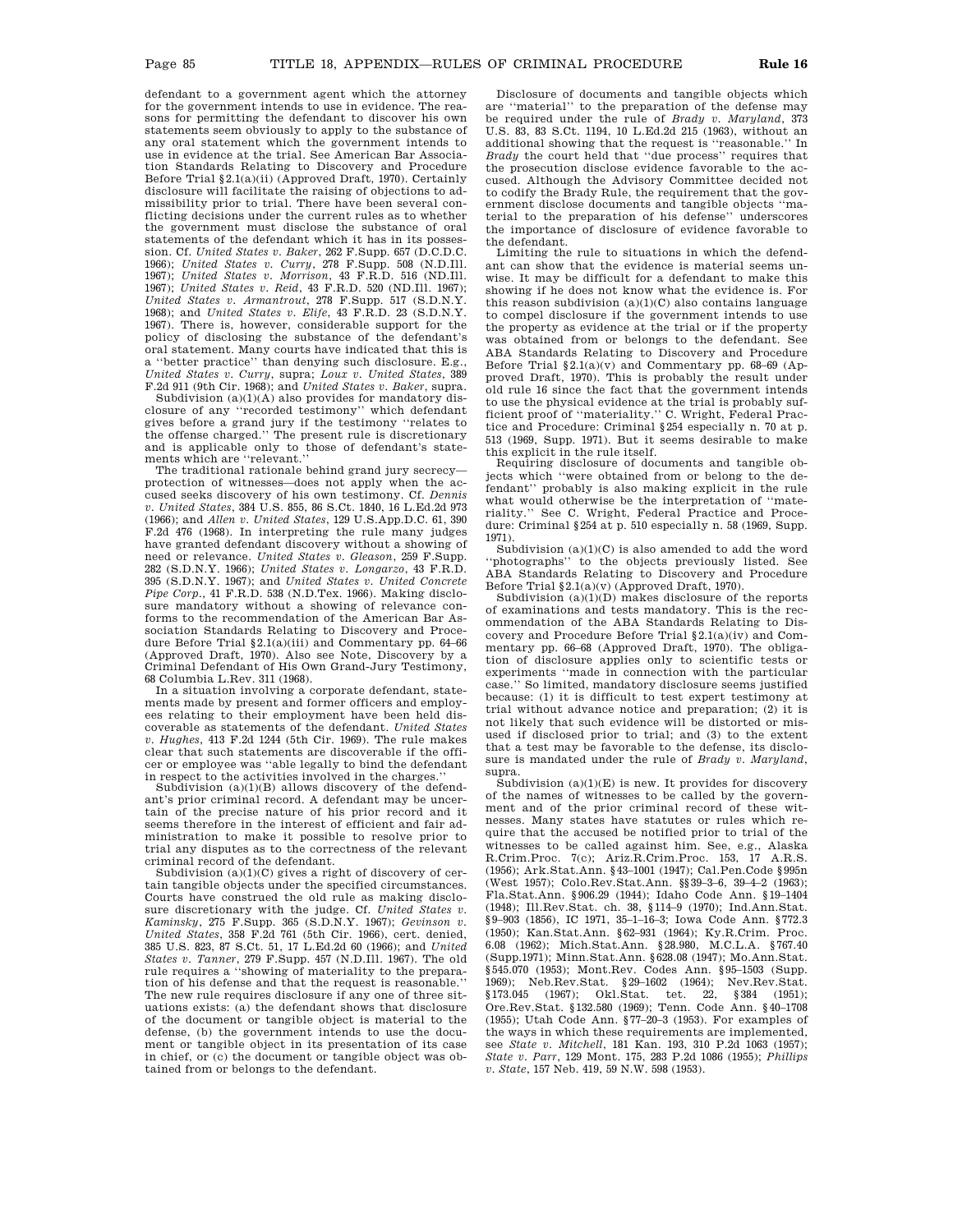Witnesses' prior statements must be made available to defense counsel after the witness testifies on direct examination for possible impeachment purposes during trial: 18 U.S.C. §3500.

The American Bar Association's Standards Relating to Discovery and Procedure Before Trial §2.1(a)(i) (Approved Draft, 1970) require disclosure of both the names and the statements of prosecution witnesses. Subdivision (a)(1)(E) requires only disclosure, prior to trial, of names, addresses, and prior criminal record. It does not require disclosure of the witnesses' statements although the rule does not preclude the parties from agreeing to disclose statements prior to trial. This is done, for example, in courts using the so-called ''omnibus hearing.''

Disclosure of the prior criminal record of witnesses places the defense in the same position as the government, which normally has knowledge of the defendant's record and the record of anticipated defense witnesses. In addition, the defendant often lacks means of procuring this information on his own. See American Bar Association Standards Relating to Discovery and Procedure Before Trial §2.1(a)(vi) (Approved Draft, 1970).

A principal argument against disclosure of the identity of witnesses prior to trial has been the danger to the witness, his being subjected either to physical harm or to threats designed to make the witness unavailable or to influence him to change his testimony. Discovery in Criminal cases, 44 F.R.D. 481, 499–500 (1968); Ratnoff, The New Criminal Deposition Statute in Ohio—Help or Hindrance to Justice?, 19 Case Western Reserve L.Rev. 279, 284 (1968). See, e.g., *United States v. Estep*, 151 F.Supp. 668, 672–673 (N.D. Tex. 1957):

Ninety percent of the convictions had in the trial court for sale and dissemination of narcotic drugs are linked to the work and the evidence obtained by an informer. If that informer is not to have his life protected there won't be many informers hereafter.

See also the dissenting opinion of Mr. Justice Clark in *Roviaro v. United States*, 353 U.S. 53, 66–67, 77 S.Ct. 623, 1 L.Ed.2d 639 (1957). Threats of market retaliation against witnesses in criminal antitrust cases are another illustration. *Bergen Drug Co. v. Parke, Davis & Company*, 307 F.2d 725 (3d Cir. 1962); and *House of Materials, Inc. v. Simplicity Pattern Co*., 298 F.2d 867 (2d Cir. 1962). The government has two alternatives when it believes disclosure will create an undue risk of harm to the witness: It can ask for a protective order under subdivision (d)(1). See ABA Standards Relating to Discovery and Procedure Before Trial §2.5(b) (Approved Draft, 1970). It can also move the court to allow the perpetuation of a particular witness's testimony for use at trial if the witness is unavailable or later changes his testimony. The purpose of the latter alternative is to make pretrial disclosure possible and at the same time to minimize any inducement to use improper means to force the witness either to not show up or to change his testimony before a jury. See rule 15.

Subdivision (a)(2) is substantially unchanged. It limits the discovery otherwise allowed by providing that the government need not disclose ''reports, memoranda, or other internal government documents made by the attorney for the government or other government agents in connection with the investigation or prosecution of the case'' or ''statements made by government witnesses or prospective government witnesses.'' The only proposed change is that the ''reports, memoranda, or other internal government documents made by the attorney for the government'' are included to make clear that the work product of the government attorney is protected. See C. Wright, Federal Practice and Procedure: Criminal §254 n. 92 (1969, Supp. 1971); *United States v. Rothman*, 179 F.Supp. 935 (W.D.Pa. 1959); Note, ''Work Product'' in Criminal Discovery, 1966 Wash.U.L.Q. 321; American Bar Association, Standards Relating to Discovery and Procedure Before Trial §2.6(a) (Approved Draft, 1970); cf. *Hickman v. Taylor*, 329 U.S. 495, 67 S.Ct. 385, 91 L.Ed. 451 (1947). *Brady v. Maryland*, 373 U.S. 83, 83 S.Ct. 1194, 10 L.Ed2d 215 (1963), requires the disclosure of evidence favorable to the defendant. This is, of course, not changed by this rule.

Subdivision (a)(3) is included to make clear that recorded proceedings of a grand jury are explicitly dealt with in rule 6 and subdivision (a)(1)(A) of rule 16 and thus are not covered by other provisions such as subdivision  $(a)(1)(C)$  which deals generally with discovery of documents in the possession, custody, or control of the government.

Subdivision (a)(4) is designed to insure that the government will not be penalized if it makes a full disclosure of all potential witnesses and then decides not to call one or more of the witnesses listed. This is not, however, intended to abrogate the defendant's right to comment generally upon the government's failure to call witnesses in an appropriate case.

Subdivision (b) deals with the government's right to discovery of defense evidence or, put in other terms, with the extent to which a defendant is required to disclose its evidence to the prosecution prior to trial. Sub-

division (b) replaces old subdivision (c). Subdivision (b) enlarges the right of government discovery in several ways: (1) it gives the government the right to discovery of lists of defense witnesses as well as physical evidence and the results of examinations and tests; (2) it requires disclosure if the defendant has the evidence under his control and intends to use it at trial in his case in chief, without the additional burden, required by the old rule, of having to show, in behalf of the government, that the evidence is material and the request reasonable; and (3) it gives the government the right to discovery without conditioning that right upon the existence of a prior request for discovery by the defendant.

Although the government normally has resources adequate to secure much of the evidence for trial, there are situations in which pretrial disclosure of evidence to the government is in the interest of effective and fair criminal justice administration. For example, the experimental ''omnibus hearing'' procedure (see discussion in Advisory Committee Note to rule 12) is based upon an assumption that the defendant, as well as the government, will be willing to disclose evidence prior

to trial. Having reached the conclusion that it is desirable to require broader disclosure by the defendant under certain circumstances, the Advisory Committee has taken the view that it is preferable to give the right of discovery to the government independently of a prior request for discovery by the defendant. This is the recommendation of the American Bar Association Standards Relating to Discovery and Procedure Before Trial, Commentary, pp. 43–46 (Approved Draft, 1970). It is sometimes asserted that making the government's right to discovery conditional will minimize the risk that government discovery will be viewed as an infringement of the defendant's constitutional rights. See discussion in C. Wright, Federal Practice and Procedure: Criminal §256 (1969, Supp.1971); Moore, Criminal Discovery, 19 Hastings L.J. 865 (1968); Wilder, Prosecution Discovery and the Privilege Against Self-Incrimination, 6 Am.Cr.L.Q. 3 (1967). There are assertions that prosecution discovery, even if conditioned upon the defendants being granted discovery, is a violation of the privilege. See statements of Mr. Justice Black and Mr. Justice Douglas, 39 F.R.D. 69, 272, 277–278 19 (1966); C. Wright, Federal Practice and Procedure: Criminal §256 (1969, Supp. 1971). Several states require defense disclosure of an intended defense of alibi and, in some cases, a list of witnesses in support of an alibi defense, without making the requirement conditional upon prior discovery being given to the defense. E.g., Ariz.R.Crim.P. 162(B), 17 A.R.S. (1956); Ind.Ann.Stat. §9–1631 to 9–1633 (1956), IC 1971, 35–5–1–1 to 35–5–1–3; Mich.Comp. Laws Ann. §§768.20, 768.21 (1968); N.Y. CPL §250.20 (McKinney's Consol.Laws, c. 11–A, 1971); and Ohio Rev.Code Ann. §2945.58 (1954). State courts have refused to hold these statutes violative of the privilege against self-incrimination. See *State v. Thayer*, 124 Ohio St. 1, 176 N.E. 656 (1931), and *People v. Rakiec*, 260 App.Div. 452, 23 N.Y.S.2d 607, aff'd, 289 N.Y. 306, 45 N.E.2d 812 (1942). See also rule 12.1 and Advisory Committee Note thereto.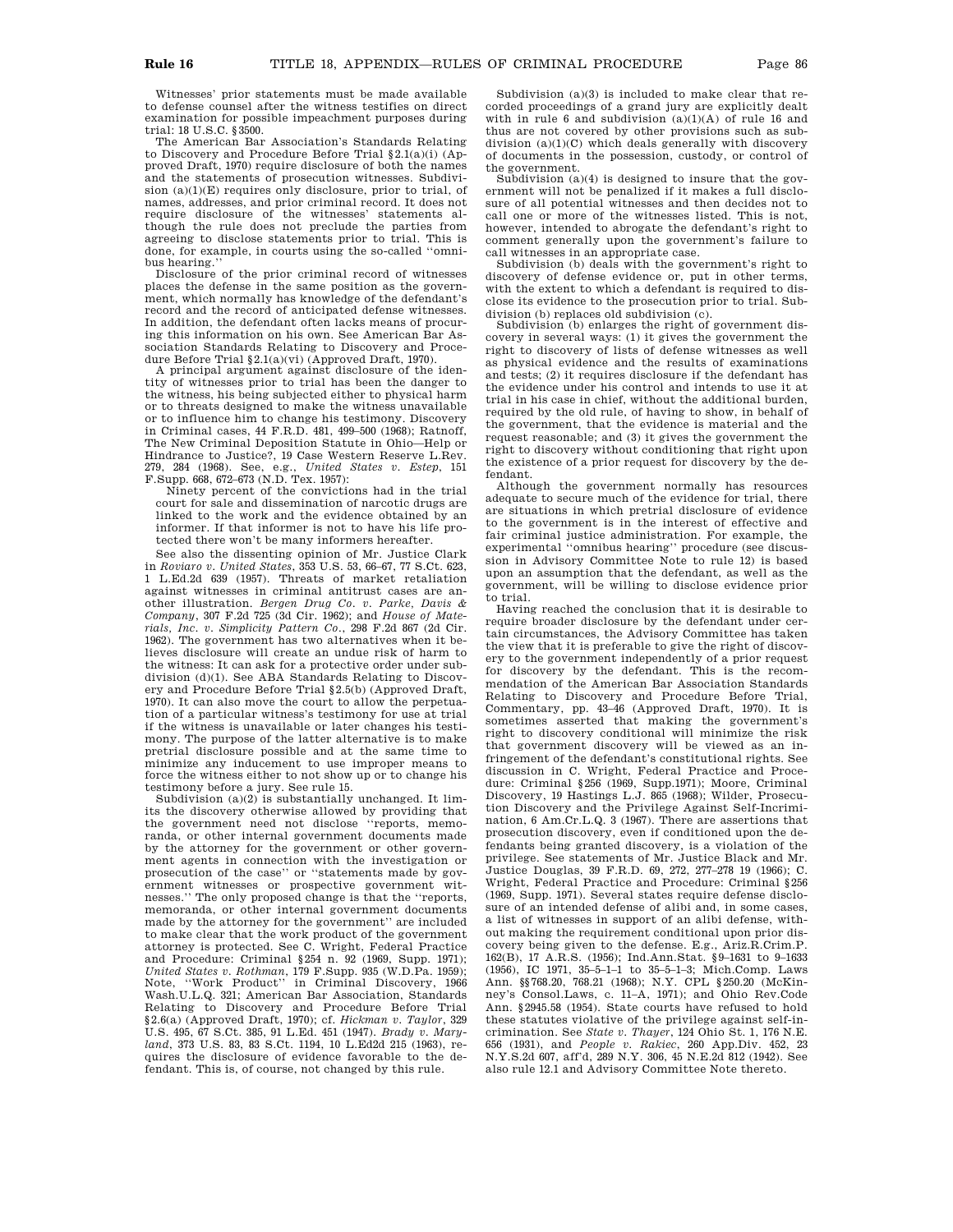Some state courts have held that a defendant may be required to disclose, in advance of trial, evidence which he intends to use on his own behalf at trial without violating the privilege against self-incrimination. See *Jones v. Superior Court of Nevada County*, 58 Cal.2d 56, 22 Cal.Rptr. 879, 372 P.2d 919 (1962); *People v. Lopez*, 60 Cal.2d 223, 32 Cal.Rptr. 424, 384 P.2d 16 (1963); Comment, The Self-Incrimination Privilege: Barrier to Criminal Discovery?, 51 Calif.L.Rev. 135 (1963); Note, 76 Harv.L.Rev. 838 (1963). The courts in Jones v. Superior Court of Nevada County, supra, suggests that if mandatory disclosure applies only to those items which the accused intends to introduce in evidence at trial, neither the incriminatory nor the involuntary aspects of the privilege against self-incrimination are present.

On balance the Advisory Committee is of the view that an independent right of discovery for both the defendant and the government is likely to contribute to both effective and fair administration. See Louisell, Criminal Discovery and Self-Incrimination: Roger Traynor Confronts the Dilemma, 53 Calif.L.Rev. 89 (1965), for an analysis of the difficulty of weighing the value of broad discovery against the value which inheres in not requiring the defendant to disclose anything which might work to his disadvantage.

Subdivision (b)(1)(A) provides that the defendant shall disclose any documents and tangible objects which he has in his possession, custody, or control and which he intends to introduce in evidence in his case in chief.

Subdivision  $(b)(1)(B)$  provides that the defendant shall disclose the results of physical or mental examinations and scientific tests or experiments if (a) they were made in connection with a particular case; (b) the defendant has them under his control; and (c) he intends to offer them in evidence in his case in chief or which were prepared by a defense witness and the results or reports relate to the witness's testimony. In cases where both prosecution and defense have employed experts to conduct tests such as psychiatric examinations, it seems as important for the government to be able to study the results reached by defense experts which are to be called by the defendant as it does for the defendant to study those of government experts. See Schultz, Criminal Discovery by the Prosecution: Frontier Developments and Some Proposals for the Future, 22 N.Y.U.Intra.L.Rev. 268 (1967); American Bar Association, Standards Relating to Discovery and Procedure Before Trial §3.2 (Supp., Approved Draft, 1970).

Subdivision  $(b)(1)(C)$  provides for discovery of a list of witnesses the defendant intends to call in his case in chief. State cases have indicated that disclosure of a list of defense witnesses does not violate the defendant's privilege against self-incrimination. See *Jones v. Superior Court of Nevada County*, supra, and *People v. Lopez*, supra. The defendant has the same option as does the government if it is believed that disclosure of the identity of a witness may subject that witness to harm or a threat of harm. The defendant can ask for a protective order under subdivision (d)(1) or can take a deposition in accordance with the terms of rule 15.

Subdivision (b)(2) is unchanged, appearing as the last sentence of subdivision (c) of old rule 16.

Subdivision (b)(3) provides that the defendant's failure to introduce evidence or call witnesses shall not be admissible in evidence against him. In states which require pretrial disclosure of witnesses' identity, the prosecution is not allowed to comment upon the defendant's failure to call a listed witness. See *O'Connor v. State*, 31 Wis.2d 684, 143 N.W.2d 489 (1966); *People v. Mancini*, 6 N.Y.2d 853, 188 N.Y.S.2d 559, 160 N.E.2d 91 (1959); and *State v. Cocco*, 73 Ohio App. 182, 55 N.E.2d 430 (1943). This is not, however, intended to abrogate the government's right to comment generally upon the defendant's failure to call witnesses in an appropriate case, other than the defendant's failure to testify.

Subdivision (c) is a restatement of part of old rule 16(g).

Subdivision (d)(1) deals with the protective order. Although the rule does not attempt to indicate when a protective order should be entered, it is obvious that one would be appropriate where there is reason to believe that a witness would be subject to physical or economic harm if his identity is revealed. See *Will v. United States*, 389 U.S. 90, 88 S.Ct. 269, 19 L.Ed.2d 305 (1967). The language ''by the judge alone'' is not meant to be inconsistent with *Alderman v. United States*, 394 U.S. 165, 89 S.Ct. 961, 22 L.Ed.2d 176 (1969). In *Alderman* the court points out that there may be appropriate occasions for the trial judge to decide questions relating to pretrial disclosure. See *Alderman v. United States*, 394 U.S. at 182 n. 14, 89 S.Ct. 961.

Subdivision  $(d)(2)$  is a restatement of part of old rule 16(g) and (d).

Old subdivision (f) of rule 16 dealing with time of motions is dropped because rule 12(c) provides the judge with authority to set the time for the making of pretrial motions including requests for discovery. Rule 12 also prescribes the consequences which follow from a failure to make a pretrial motion at the time fixed by the court. See rule 12(f).

### NOTES OF COMMITTEE ON THE JUDICIARY, HOUSE REPORT NO. 94–247; 1975 AMENDMENT

A. Amendments Proposed by the Supreme Court. Rule 16 of the Federal Rules of Criminal Procedure regulates discovery by the defendant of evidence in possession of the prosecution, and discovery by the prosecution of evidence in possession of the defendant. The present rule permits the defendant to move the court to discover certain material. The prosecutor's discovery is limited and is reciprocal—that is, if the defendant is granted discovery of certain items, then the prosecution may move for discovery of similar items under the defendant's control.

As proposed to be amended, the rule provides that the parties themselves will accomplish discovery—no motion need be filed and no court order is necessary. The court will intervene only to resolve a dispute as to whether something is discoverable or to issue a protective order.

The proposed rule enlarges the scope of the defendant's discovery to include a copy of his prior criminal record and a list of the names and addresses, plus record of prior felony convictions, of all witnesses the prosecution intends to call during its case-in-chief. It also permits the defendant to discover the substance of any oral statement of his which the prosecution intends to offer at trial, if the statement was given in response to interrogation by any person known by defendant to be a government agent.

Proposed subdivision  $({\bf a})({\bf 2})$  provides that Rule 16 does not authorize the defendant to discover ''reports, memoranda, or other internal government documents made by the attorney for the government or other government agents in connection with the investigation or prosecution of the case. . . .

The proposed rule also enlarges the scope of the government's discovery of materials in the custody of the defendant. The government is entitled to a list of the names and addresses of the witnesses the defendant intends to call during his case-in-chief. Proposed subdivision (b)(2) protects the defendant from having to disclose ''reports, memoranda, or other internal defense documents . . . made in connection with the investiga-

tion or defense of the case. . . .'' Subdivision (d)(1) of the proposed rule permits the court to deny, restrict, or defer discovery by either party, or to make such other order as is appropriate. Upon request, a party may make a showing that such an order is necessary. This showing shall be made to the judge alone if the party so requests. If the court enters an order after such a showing, it must seal the record of the showing and preserve it in the event there is an appeal.

B. Committee Action. The Committee agrees that the parties should, to the maximum possible extent, accomplish discovery themselves. The court should become involved only when it is necessary to resolve a dispute or to issue an order pursuant to subdivision (d).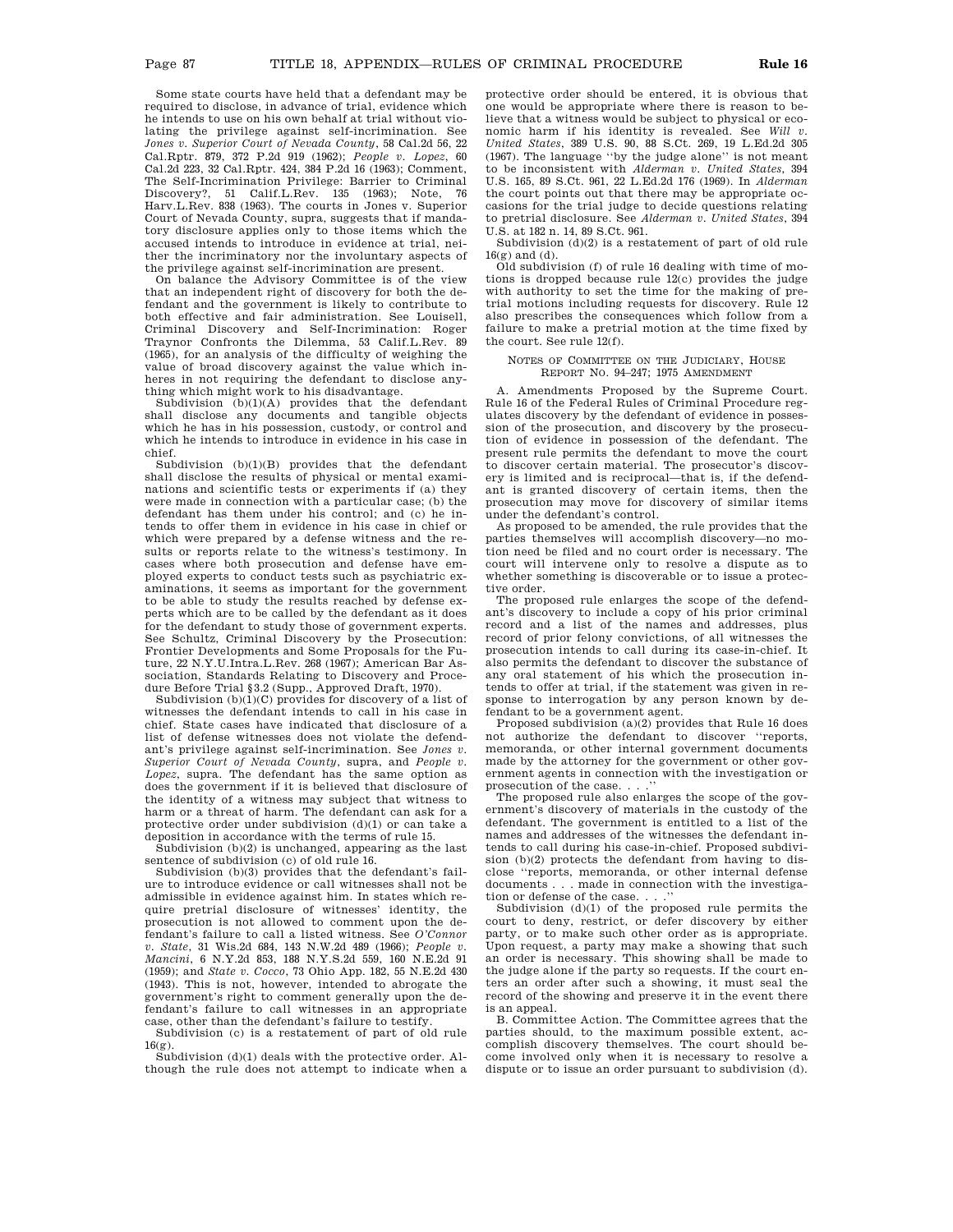Perhaps the most controversial amendments to this rule were those dealing with witness lists. Under present law, the government must turn over a witness list *only* in capital cases. [Section 3432 of title 18 of the United States Code provides: A person charged with treason or other capital offense shall at least three entire days before commencement of trial be furnished with a copy of the indictment and a list of the veniremen, and of the witnesses to be produced on the trial for proving the indictment, stating the place of abode of each venireman and witness.] The defendant never needs to turn over a list of his witnesses. The proposed rule requires both the government and the defendant to turn over witness lists in every case, capital or noncapital. Moreover, the lists must be furnished to the adversary party upon that party's request.

The proposed rule was sharply criticized by both prosecutors and defenders. The prosecutors feared that pretrial disclosure of prosecution witnesses would result in harm to witnesses. The defenders argued that a defendant cannot constitutionally be compelled to disclose his witnesses.

The Committee believes that it is desirable to promote greater pretrial discovery. As stated in the Advisory Committee Note,

broader discovery by both the defense and the prosecution will contribute to the fair and efficient administration of criminal justice by aiding in informed plea negotiations, by minimizing the undesirable effect of surprise at trial, and by otherwise contributing to an accurate determination of the issue of guilt or innocence. . . .

The Committee, therefore, endorses the principle that witness lists are discoverable. However, the Committee has attempted to strike a balance between the narrow provisions of existing law and the broad provisions of the proposed rule.

The Committee rule makes the procedures defendanttriggered. If the defendant asks for and receives a list of prosecution witnesses, then the prosecution may request a list of defense witnesses. The witness lists need not be turned over until 3 days before trial. The court can modify the terms of discovery upon a sufficient showing. Thus, the court can require disclosure of the witness lists earlier than 3 days before trial, or can permit a party not to disclose the identity of a witness before trial.

The Committee provision promotes broader discovery and its attendant values—informed disposition of cases without trial, minimizing the undesirable effect of surprise, and helping insure that the issue of guilt or innocence is accurately determined. At the same time, it avoids the problems suggested by both the prosecutors and the defenders.

The major argument advanced by prosecutors is the risk of danger to their witnesses if their identities are disclosed prior to trial. The Committee recognizes that there may be a risk but believes that the risk is not as great as some fear that it is. Numerous states require the prosecutor to provide the defendant with a list of prosecution witnesses prior to trial. [These States include Alaska, Arizona, Arkansas, California, Colorado, Florida, Idaho, Illinois, Indiana, Iowa, Kansas, Kentucky, Michigan, Minnesota, Missouri, Montana, Nebraska, Nevada, Oklahoma, Oregon, Tennessee, and Utah. See Advisory Committee Note, House Document 93–292, at 60.] The evidence before the Committee indicates that these states have not experienced unusual problems of witness intimidation. [See the comments of the Standing Committee on Criminal Law and Procedure of the State Bar of California in Hearings II, at 302.]

Some federal jurisdictions have adopted an omnibus pretrial discovery procedure that calls upon the prosecutor to give the defendant its witness lists. One such jurisdiction is the Southern District of California. The evidence before the Committee indicates that there has been no unusual problems with witness intimidation in that district. Charles Sevilla, Chief Trial Attorney for the Federal Defenders of San Diego, Inc., which operates in the Southern District of California, testified as follows:

The Government in one of its statements to this committee indicated that providing the defense with witness lists will cause coerced witness perjury. This does not happen. We receive Government witness lists as a matter of course in the Southern District, and it's a rare occasion when there is any overture by a defense witness or by a defendant to a Government witness. It simply doesn't happen except on the rarest of occasion. When the Government has that fear it can resort to the protective order. [Hearings II, at 42.]

Mr. Sevilla's observations are corroborated by the views of the U.S. Attorney for the Southern District of California:

Concerning the modifications to Rule 16, we have followed these procedures informally in this district for a number of years. We were one of the districts selected for the pilot projects of the Omnibus Hearing in 1967 or 1968. We have found that the courts in our district will not require us to disclose names of proposed witnesses when in our judgment to do so would not be advisable. Otherwise we routinely provide defense counsel with full discovery, including names and addresses of witnesses. We have not had any untoward results by following this program, having in mind that the courts will, and have, excused us from discovery where the circumstances warrant. [Hearings I, at 109.]

Much of the prosecutorial criticism of requiring the prosecution to give a list of its witnesses to the defendant reflects an unwillingness to trust judges to exercise sound judgment in the public interest. Prosecutors have stated that they frequently will open their files to defendants in order to induce pleas. [See testimony of Richard L. Thornburgh, United States Attorney for the Western District of Pennsylvania, in Hearings I, at 150.]

Prosecutors are willing to determine on their own when they can do this without jeopardizing the safety of witnesses. There is no reason why a judicial officer cannot exercise the same discretion in the public interest.

The Committee is convinced that in the usual case there is no serious risk of danger to prosecution witnesses from pretrial disclosure of their identities. In exceptional instances, there may be a risk of danger. The Committee rule, however, is capable of dealing with those exceptional instances while still providing for disclosure of witnesses in the usual case.

The Committee recognizes the force of the constitutional arguments advanced by defenders. Requiring a defendant, upon request, to give to the prosecution material which may be incriminating, certainly raises very serious constitutional problems. The Committee deals with these problems by having the defendant trigger the discovery procedures. Since the defendant has no constitutional right to discover any of the prosecution's evidence (unless it is exculpatory within the meaning of *Brady v. Maryland*, 373 U.S. 83 (1963)), it is permissible to condition his access to nonexculpatory evidence upon his turning over a list of defense witnesses. Rule 16 currently operates in this manner.

The Committee also changed subdivisions (a)(2) and (b)(2), which set forth "work product" exceptions to the  $\,$ general discovery requirements. The subsections proposed by the Supreme Court are cast in terms of the type of document involved (e. g., report), rather than in terms of the content (e. g., legal theory). The Committee recast these provisions by adopting language from Rule 26(b)(3) of the Federal Rules of Civil Procedure.

The Committee notes that subdivision  $(a)(1)(C)$  permits the defendant to discover certain items that ''were obtained from or belong to the defendant.'' The Committee believes that, as indicated in the Advisory Committee Note [House Document 93–292, at 59], items that ''were obtained from or belong to the defendant'' are items that are material to the preparation of his

defense. The Committee added language to subdivision  $(a)(1)(B)$  to conform it to provisions in subdivision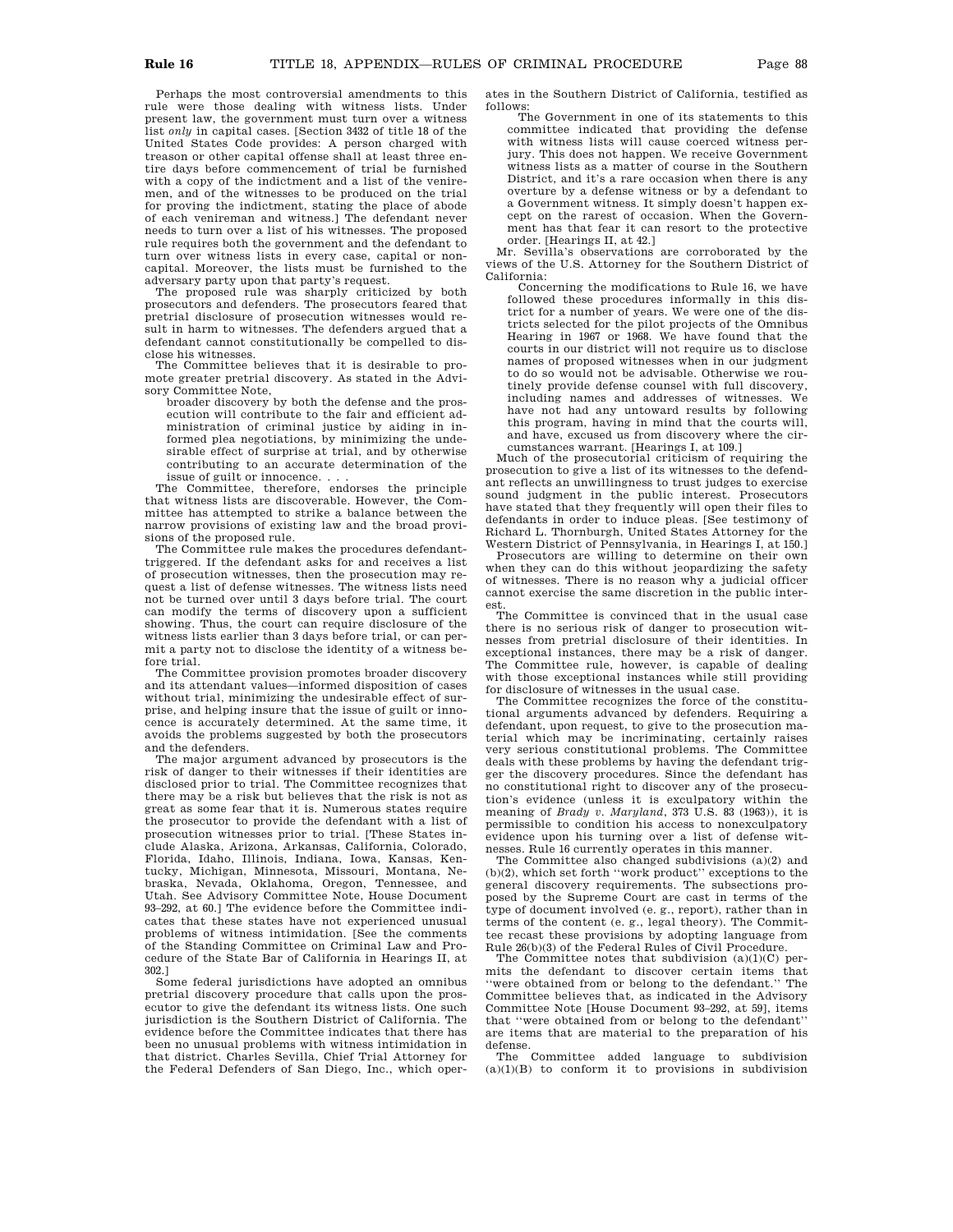$(a)(1)(A)$ . The rule as changed by the Committee requires the prosecutor to give the defendant such copy of the defendant's prior criminal record as is within the prosecutor's ''possession, custody, or control, the existence of which is known, or by the exercise of due diligence may become known'' to the prosecutor. The Committee also made a similar conforming change in subdivision  $(a)(1)(E)$ , dealing with the criminal records of government witnesses. The prosecutor can ordinarily discharge his obligation under these two subdivisions,  $(a)(1)(B)$  and  $(E)$ , by obtaining a copy of the F.B.I. "rap" sheet.

The Committee made an additional change in subdivision  $(a)(1)(E)$ . The proposed rule required the prosecutor to provide the defendant with a record of the felony convictions of government witnesses. The major purpose for letting the defendant discover information about the record of government witnesses, is to provide him with information concerning the credibility of those witnesses. Rule 609(a) of the Federal Rules of Evidence permits a party to attack the credibility of a witness with convictions other than just felony convictions. The Committee, therefore, changed subdivision  $(a)(1)(E)$  to require the prosecutor to turn over a record of all criminal convictions, not just felony convictions.

The Committee changed subdivision (d)(1), which deals with protective orders. Proposed  $(d)(1)$  required the court to conduct an ex parte proceeding whenever a party so requested. The Committee changed the mandatory language to permissive language. A Court may, not must, conduct an ex parte proceeding if a party so requests. Thus, if a party requests a protective or modifying order and asks to make its showing ex parte, the court has two separate determinations to make. First, it must determine whether an ex parte proceeding is appropriate, bearing in mind that ex parte proceedings are disfavored and not to be encouraged. [An ex parte proceeding would seem to be appropriate if any adversary proceeding would defeat the purpose of the protective or modifying order. For example, the identity of a witness would be disclosed and the purpose of the protective order is to conceal that witness' identity.] Second, it must determine whether a protective or modifying order shall issue.

# CONFERENCE COMMITTEE NOTES, HOUSE REPORT NO. 94–414; 1975 AMENDMENT

Rule 16 deals with pretrial discovery by the defendant and the government. The House and Senate versions of the bill differ on Rule 16 in several respects.

A. Reciprocal vs. Independent Discovery for the Government.—The House version of the bill provides that the government's discovery is reciprocal. If the defendant requires and receives certain items from the government, then the government is entitled to get similar items from the defendant. The Senate version of the bill gives the government an independent right to discover material in the possession of the defendant.

The Conference adopts the House provisions. B. Rule 16(a)(1)(A).—The House version permits an organization to discover relevant recorded grand jury testimony of any witness who was, at the time of the acts charged or of the grand jury proceedings, so situated as an officer or employee as to have been able legally to bind it in respect to the activities involved in the charges. The Senate version limits discovery of this material to testimony of a witness who was, at the time of the grand jury proceeding, so situated as an officer or employee as to have been legally to bind the defendant in respect to the activities involved in the charges.

The Conferees share a concern that during investigations, ex-employees and ex-officers of potential corporate defendants are a critical source of information regarding activities of their former corporate employers. It is not unusual that, at the time of their testimony or interview, these persons may have interests which are substantially adverse to or divergent from the putative corporate defendant. It is also not unusual that such individuals, though no longer sharing a community of interest with the corporation, may nevertheless be subject to pressure from their former employers. Such pressure may derive from the fact that the ex-employees or ex-officers have remained in the same industry or related industry, are employed by competitors, suppliers, or customers of their former employers, or have pension or other deferred compensation arrangements with former employers.

The Conferees also recognize that considerations of fairness require that a defendant corporation or other legal entity be entitled to the grand jury testimony of a former officer or employee if that person was personally involved in the conduct constituting the offense and was able legally to bind the defendant in respect to the conduct in which he was involved.

The Conferees decided that, on balance, a defendant organization should not be entitled to the relevant grand jury testimony of a former officer or employee in every instance. However, a defendant organization should be entitled to it if the former officer or employee was personally involved in the alleged conduct constituting the offense and was so situated as to have been able legally to bind the defendant in respect to the alleged conduct. The Conferees note that, even in those situations where the rule provides for disclosure of the testimony, the Government may, upon a sufficient showing, obtain a protective or modifying order pursuant to Rule  $16(d)(1)$ .

The Conference adopts a provision that permits a defendant organization to discover relevant grant jury testimony of a witness who (1) was, at the time of his testimony, so situated as an officer or employee as to have been able legally to bind the defendant in respect to conduct constituting the offense, or (2) was, at the time of the offense, personally involved in the alleged conduct constituting the offense and so situated as an officer or employee as to have been able legally to bind the defendant in respect to that alleged conduct in which he was involved.

C. Rules  $16(a)(1)(E)$  and  $(b)(1)(C)$  (witness lists).—The House version of the bill provides that each party, the government and the defendant, may discover the names and addresses of the other party's witnesses 3 days before trial. The Senate version of the bill eliminates these provisions, thereby making the names and addresses of a party's witnesses nondiscoverable. The Senate version also makes a conforming change in Rule 16(d)(1). The Conference adopts the Senate version.

A majority of the Conferees believe it is not in the interest of the effective administration of criminal justice to require that the government or the defendant be forced to reveal the names and addresses of its witnesses before trial. Discouragement of witnesses and improper contact directed at influencing their testimony, were deemed paramount concerns in the formulation of this policy.

D. Rules  $16(a)(2)$  and  $(b)(2)$ .—Rules  $16(a)(2)$  and  $(b)(2)$ define certain types of materials (''work product'') not to be discoverable. The House version defines work product to be ''the mental impressions, conclusions, opinions, or legal theories of the attorney for the government or other government agents.'' This is parallel to the definition in the Federal Rules of Civil Procedure. The Senate version returns to the Supreme Court's language and defines work product to be ''reports, memoranda, or other internal government documents.'' This is the language of the present rule.

The Conference adopts the Senate provision.

The Conferees note that a party may not avoid a legitimate discovery request merely because something is labelled ''report'', ''memorandum'', or ''internal document''. For example if a document qualifies as a statement of the defendant within the meaning of the Rule  $16(a)(1)(A)$ , then the labelling of that document as ''report'', ''memorandum'', or ''internal government document'' will not shield that statement from discovery. Likewise, if the results of an experiment qualify as the results of a scientific test within the meaning of Rule 16(b)(1)(B), then the results of that experiment are not shielded from discovery even if they are labelled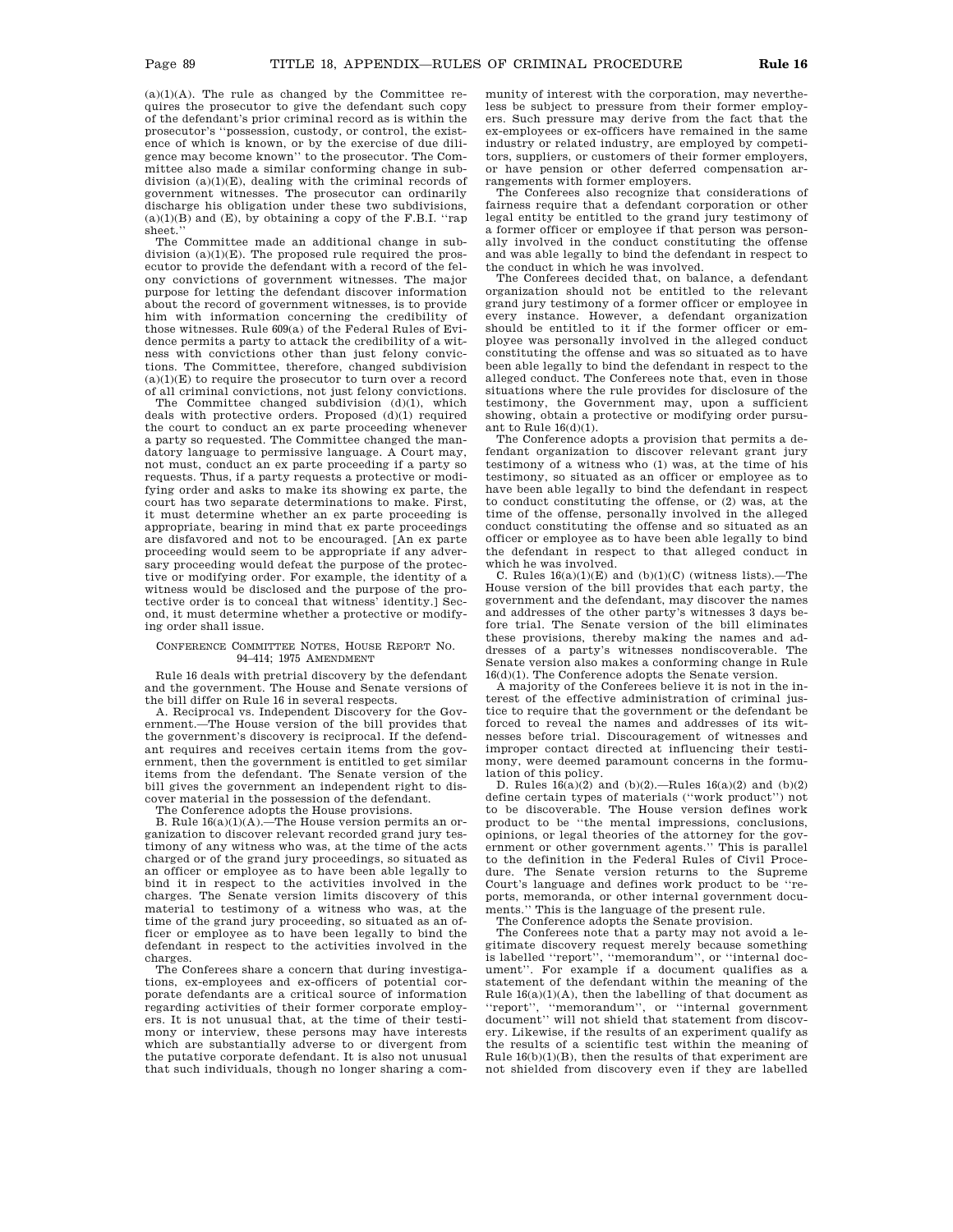''report'', ''memorandum'', or ''internal defense document''.

# NOTES OF ADVISORY COMMITTEE ON RULES—1983 AMENDMENT

*Note to Subdivision* (a)(3). The added language is made necessary by the addition of Rule 26.2 and new subdivision (i) of Rule 12, which contemplate the production of statements, including those made to a grand jury, under specified circumstances.

# NOTES OF ADVISORY COMMITTEE ON RULES—1987 AMENDMENT

The amendments are technical. No substantive change is intended.

### NOTES OF ADVISORY COMMITTEE ON RULES—1991 AMENDMENT

The amendment to Rule 16(a)(1)(A) expands slightly government disclosure to the defense of statements made by the defendant. The rule now requires the prosecution, upon request, to disclose any written record which contains reference to a relevant oral statement by the defendant which was in response to interrogation, without regard to whether the prosecution intends to use the statement at trial. The change recognizes that the defendant has some proprietary interest in statements made during interrogation regardless of the prosecution's intent to make any use of the statements.

The written record need not be a transcription or summary of the defendant's statement but must only be some written reference which would provide some means for the prosecution and defense to identify the statement. Otherwise, the prosecution would have the difficult task of locating and disclosing the myriad oral statements made by a defendant, even if it had no intention of using the statements at trial. In a lengthy and complicated investigation with multiple interrogations by different government agents, that task could become unduly burdensome.

The existing requirement to disclose oral statements which the prosecution intends to introduce at trial has also been changed slightly. Under the amendment, the prosecution must also disclose any relevant oral statement which it intends to use at trial, without regard to whether it intends to introduce the statement. Thus, an oral statement by the defendant which would only be used for impeachment purposes would be covered by the rule.

The introductory language to the rule has been modified to clarify that without regard to whether the defendant's statement is oral or written, it must at a minimum be disclosed. Although the rule does not specify the means for disclosing the defendant's statements, if they are in written or recorded form, the defendant is entitled to inspect, copy, or photograph them.

# NOTES OF ADVISORY COMMITTEE ON RULES—1993 AMENDMENT

New subdivisions  $(a)(1)(E)$  and  $(b)(1)(C)$  expand federal criminal discovery by requiring disclosure of the intent to rely on expert opinion testimony, what the testimony will consist of, and the bases of the testimony. The amendment is intended to minimize surprise that often results from unexpected expert testimony, reduce the need for continuances, and to provide the opponent with a fair opportunity to test the merit of the expert's testimony through focused cross-examination. *See* Eads, *Adjudication by Ambush: Federal Prosecutors' Use of Nonscientific Experts in a System of Limited Criminal Discovery*, 67 *N. C. L. Rev*. 577, 622 (1989).

Like other provisions in Rule 16, subdivision  $(a)(1)(E)$ requires the government to disclose information regarding its expert witnesses if the defendant first requests the information. Once the requested information is provided, the government is entitled, under  $(b)(1)(C)$ to reciprocal discovery of the same information from the defendant. The disclosure is in the form of a written summary and only applies to expert witnesses that each side intends to call. Although no specific timing requirements are included, it is expected that the parties will make their requests and disclosures in a timely fashion.

With increased use of both scientific and nonscientific expert testimony, one of counsel's most basic discovery needs is to learn that an expert is expected to testify. *See* Gianelli, *Criminal Discovery, Scientific Evidence, and DNA*, 44 *Vand. L. Rev*. 793 (1991); *Symposium on Science and the Rules of Legal Procedure*, 101 F.R.D. 599 (1983). This is particularly important if the expert is expected to testify on matters which touch on new or controversial techniques or opinions. The amendment is intended to meet this need by first, requiring notice of the expert's qualifications which in turn will permit the requesting party to determine whether in fact the witness is an expert within the definition of Federal Rule of Evidence 702. Like Rule 702, which generally provides a broad definition of who qualifies as an ''expert,'' the amendment is broad in that it includes both scientific and nonscientific experts. It does not distinguish between those cases where the expert will be presenting testimony on novel scientific evidence. The rule does not extend, however, to witnesses who may offer only lay opinion testimony under Federal Rule of Evidence 701. Nor does the amendment extend to summary witnesses who may testify under Federal Rule of Evidence 1006 unless the witness is called to offer expert opinions apart from, or in addition to, the summary evidence.

Second, the requesting party is entitled to a summary of the expected testimony. This provision is intended to permit more complete pretrial preparation by the requesting party. For example, this should inform the requesting party whether the expert will be providing only background information on a particular issue or whether the witness will actually offer an opinion. In some instances, a generic description of the likely witness and that witness's qualifications may be sufficient, e.g., where a DEA laboratory chemist will testify, but it is not clear which particular chemist will be available.

Third, and perhaps most important, the requesting party is to be provided with a summary of the bases of the expert's opinion. Rule 16(a)(1)(D) covers disclosure and access to any results or reports of mental or physical examinations and scientific testing. But the fact that no formal written reports have been made does not necessarily mean that an expert will not testify at trial. At least one federal court has concluded that that provision did not otherwise require the government to disclose the identify of its expert witnesses where no reports had been prepared. *See, e.g., United States v. Johnson*, 713 F.2d 654 (11th Cir. 1983, *cert. denied*, 484 U.S. 956 (1984) (there is no right to witness list and Rule 16 was not implicated because no reports were made in the case). The amendment should remedy that problem. Without regard to whether a party would be entitled to the underlying bases for expert testimony under other provisions of Rule 16, the amendment requires a summary of the bases relied upon by the expert. That should cover not only written and oral reports, tests, reports, and investigations, but any information that might be recognized as a legitimate basis for an opinion under Federal Rule of Evidence 703, including opinions of other experts.

The amendments are not intended to create unreasonable procedural hurdles. As with other discovery requests under Rule 16, subdivision (d) is available to either side to seek ex parte a protective or modifying order concerning requests for information under  $(a)(1)(E)$  or  $(b)(1)(C)$ .

# NOTES OF ADVISORY COMMITTEE ON RULES—1994 AMENDMENT

The amendment is intended to clarify that the discovery and disclosure requirements of the rule apply equally to individual and organizational defendants.